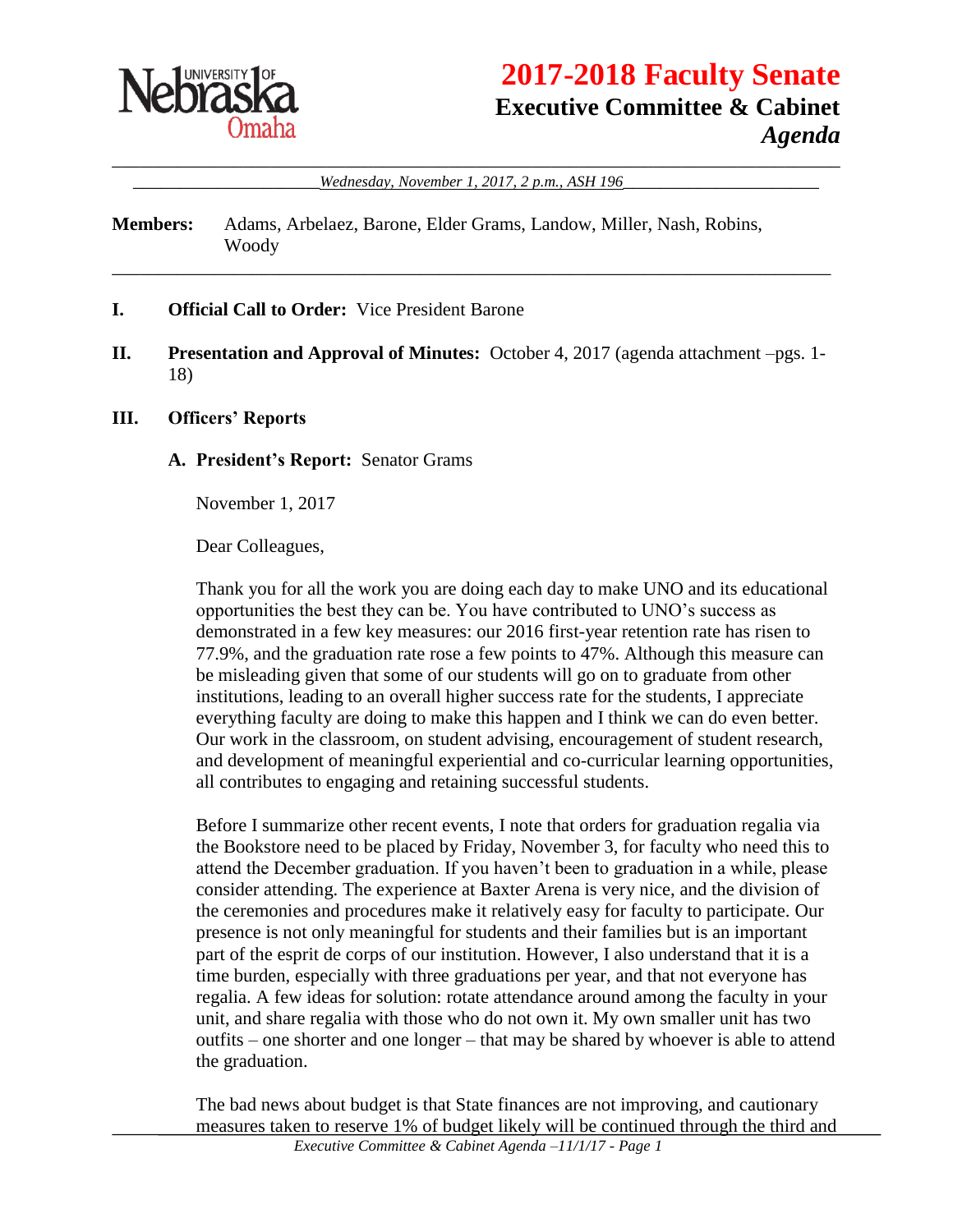fourth quarters. The good news is that UNO has been spared cuts to its academic enterprise, perhaps due to its overall very lean base budget and the operations-side savings that are resulting from the BRT efforts. However, the BRT implementation is subject to review, as we saw when proposed changes to leave were postponed temporarily and will be studied further (these would have affected UNO staff and a few faculty, and most faculty and staff on other campuses). In addition, the future probably holds more budget concerns, barring unforeseen improvements or windfall. Your input is very important and we are glad to serve as the conduit, so please contact your Faculty Senate representative or me with any suggestions.

You have already heard about changes to some of UNO and UNMC's administrative structure. I will serve on the hiring committee for the shared Vice Chancellor for Business, Finance, and Economic Development, beginning at the end of November. In addition, some changes in the leadership of NARI have been made, and Dr. James Linder now assumes that leadership role.

The Transition Advisory Council – which advises Chancellor Gold on his transition to the leadership of UNO – has held its  $5<sup>th</sup>$  meeting and is preparing to conclude its work, while the Transition Advisory Team (a larger group with similar purpose) has a few more meetings scheduled. The focus of the TAC has turned to some strategic planning. A new UNO strategic plan is now available (see [https://www.unomaha.edu/strategic-plan/index.php\)](https://www.unomaha.edu/strategic-plan/index.php). Accordingly, I have been working with the Standing Committees, the UNO Student Government, and other campus groups to ensure that the Senate is moving forward on projects that pertain to all of the four strategic goals. As you read through our Senate agenda, you see that the committees are hard at work on a wide range of issues. I want to thank them for their dedication and investment of time and effort. We are eager to hear from faculty who have suggestions about any of the topics discussed in the Senate agenda, or who would like to propose issues we have not yet considered.

Thank you to the many units and individuals who have invited me to meet with them, hear faculty suggestions and concerns, and answer questions. The invitation is still open, so if your unit would like to me to drop by a department meeting, or if any other groups or individuals would like to consult, please email me or get in touch with Sue Bishop.

For those of you on the Senate, now is the time to think about leadership roles for next year. These roles are important for the flourishing of the Senate and of UNO generally, and their challenges are also rewarding and educational. If I can answer questions about any of them, please contact me.

For those of you not on the Senate, please think about running to be your College's representative. We have an excellent group that is doing important work, and we try to be as efficient as possible with meetings. Your time will not be wasted, you will develop great relationships with colleagues across the university, and you will be making a difference on matters you consider important to UNO and its faculty.

Finally, one of the most important things happening over the past month is that conversations about how to respond to student concerns and encourage student retention and success are actively in progress. The UNO Student Government, as you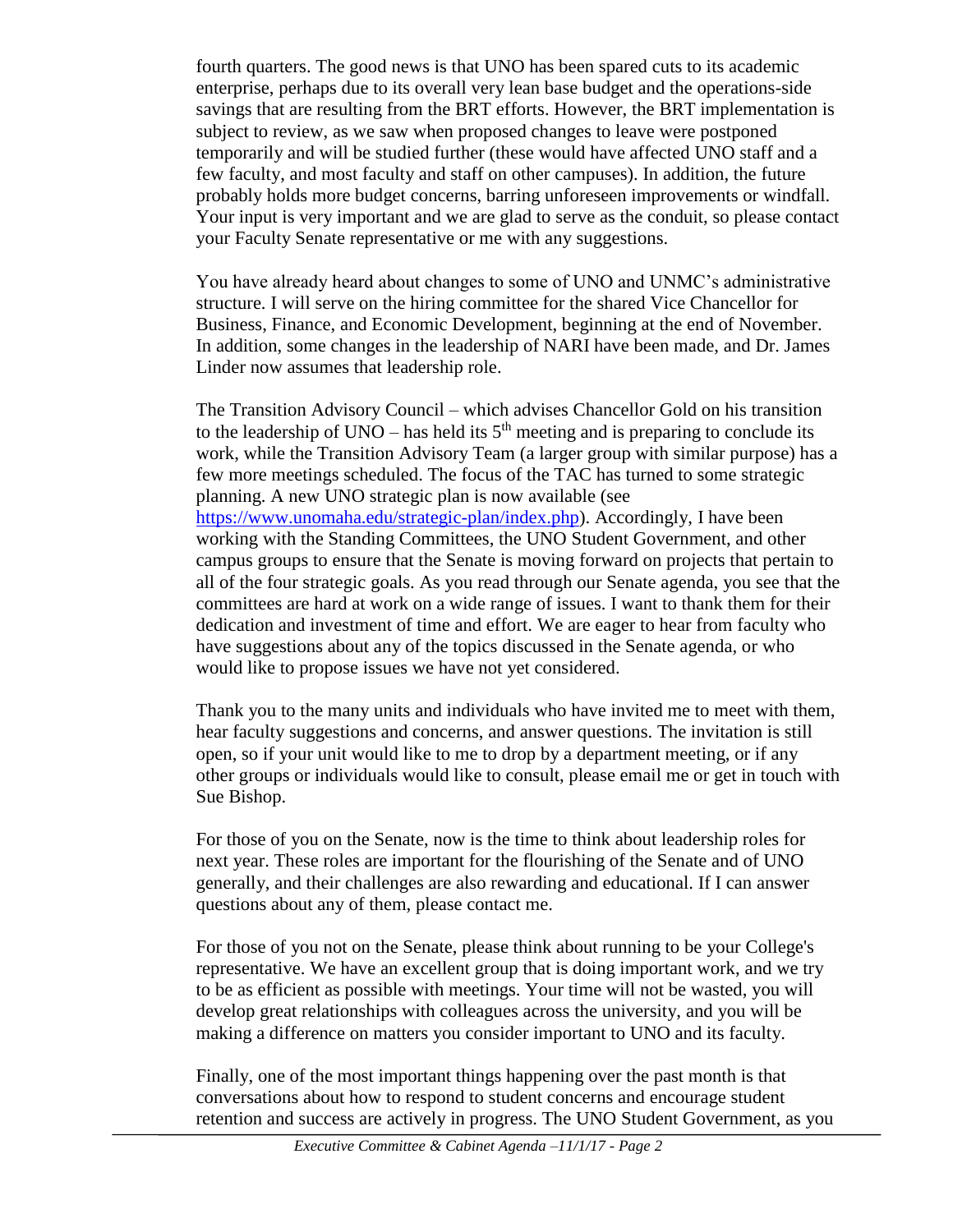will see in the current and past Senate agendas, has passed a few different resolutions that deal with concerns about receiving more information, more timely feedback, and more engagement from faculty. We know that faculty are also under more time pressure than ever, and that the responsibilities assigned to part-time and full-time faculty can make these matters challenging. However, UNO's mission of transforming and improving the quality of life, along with our goal of "ensuring a supportive and invigorating environment in which all of our students can thrive and grow", demands that we continue striving to encourage student success. This is my priority issue over the next few months, as we find creative ways to maximize our resources and efforts toward helping students achieve academic excellence. As ever, I would love to hear from you about these topics, and other matters for the Senate, so please do not hesitate to email, call, or visit me soon.

### **B. Secretary/Treasurer Report:** Senator Landow

**1. EC&A:** October 18, 2017

### Chancellor Comments:

The Chancellor indicated that he thought the questions asked at the last faculty senate meeting were right on target. Two areas of questioning that he is pursuing: NARI, which he wants to become an asset for UNO. He said that he is confident in Dr. Jim Linder and hopes he can make it work for UNO. And the question that came up regarding merger, and why we aren't talking about an actual merger. He intends to contact the questioner and discuss the matter more specifically.

#### Resolution 4279 – Grievance Committee Summer Compensation

The Chancellor asked if it was possible to pause the clock so the faculty committees did not need to work in the summer. SVC Reed suggested that the resolution be put off for 30 days in order to further study the issue.

#### Discussion of Shared Governance Resolution:

Items  $B, C, D$  – additional information will be forthcoming on all three of these issues.

#### **B. Classroom Space Availability**

An Analysis of Classroom Times & Patterns has been mentioned. There is a need to follow up on results and any effects of prime time policy.

- **C. Parking**
- **D. Retention Data**

Discussion of Resolution 4311, Academic Freedom & Tenure Committee.

No relevant discussion.

Meeting adjourned at 3:15.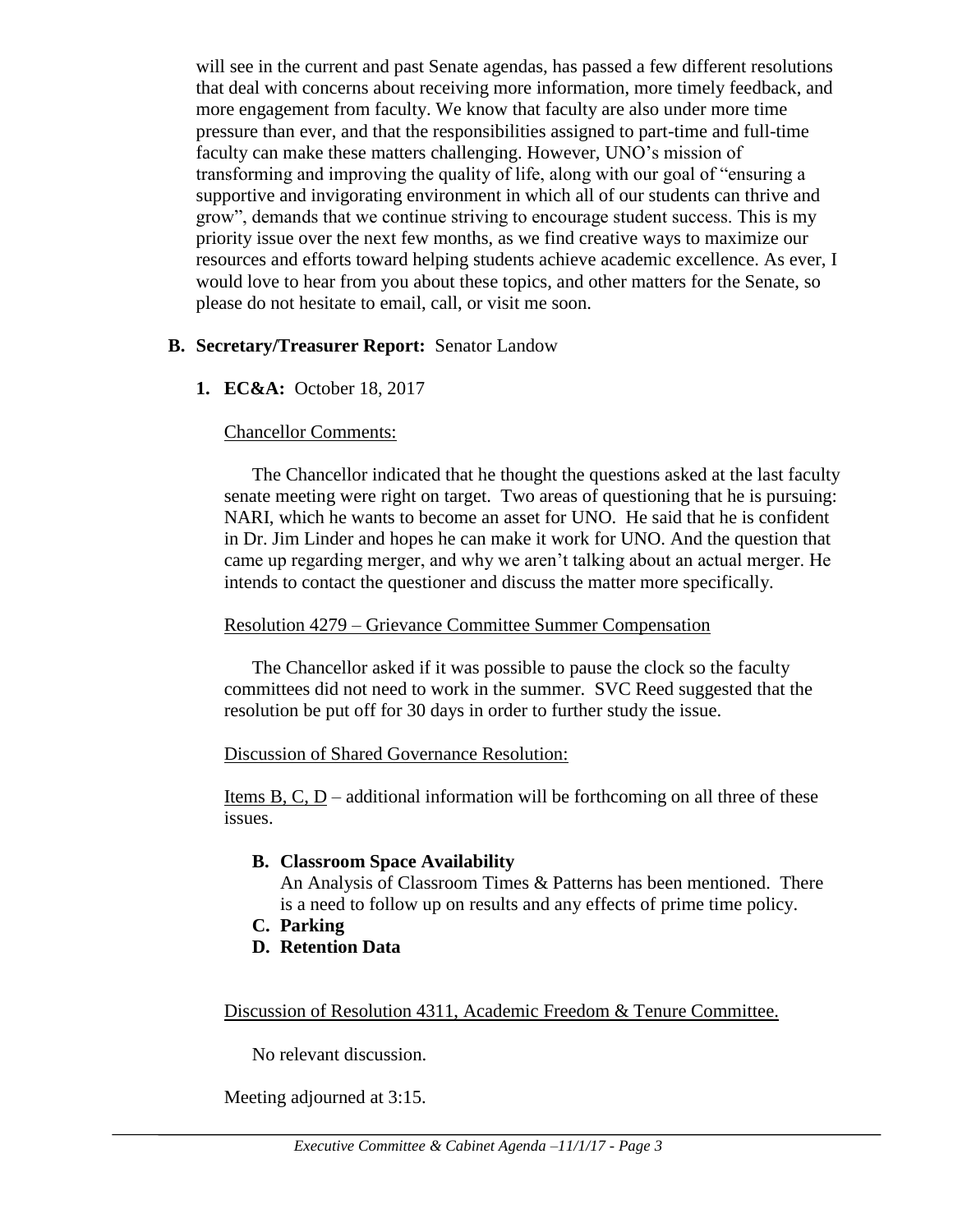|      |               |                            |              |                          |               | (Action Pending and Current Resolutions) |                 |                        |
|------|---------------|----------------------------|--------------|--------------------------|---------------|------------------------------------------|-----------------|------------------------|
| Res. | <b>Date</b>   | <b>Title</b>               | <b>Admin</b> | Sent for                 | <b>Denied</b> | <b>Deferred</b>                          | In              | Final                  |
| $\#$ | <b>Senate</b> |                            | Accept       | <b>Senate</b>            |               |                                          | <b>Progress</b> | <b>Action/Resolved</b> |
|      | <b>Passed</b> |                            |              | <b>Action</b>            |               |                                          |                 |                        |
| 4311 | 10/11/17      | Completed:                 | 10/18/17     |                          |               |                                          |                 |                        |
|      |               |                            |              |                          |               |                                          |                 | Acknowledged           |
|      |               | Academic Freedom           |              |                          |               |                                          |                 |                        |
|      |               | & Tenure Comm.             |              |                          |               |                                          |                 |                        |
|      |               |                            |              | <b>TO BE FOLLOWED UP</b> |               |                                          |                 |                        |
|      |               |                            |              |                          |               |                                          |                 |                        |
| 4282 | 3/8/17        | Expenses                   | 4/19/17      |                          |               |                                          |                 | <b>SVC</b> Reed        |
|      |               | Associated with            |              |                          |               |                                          |                 | explained the          |
|      |               | Visas for                  |              |                          |               |                                          |                 | process for UNO        |
|      |               | <b>International Hires</b> |              |                          |               |                                          |                 | paying for legal       |
|      |               |                            |              |                          |               |                                          |                 | costs involved.        |
|      |               |                            |              |                          |               |                                          |                 | These issues are       |
|      |               |                            |              |                          |               |                                          |                 | usually handled by     |
|      |               |                            |              |                          |               |                                          |                 | department chairs      |
|      |               |                            |              |                          |               |                                          |                 | and personnel.         |
|      |               |                            |              |                          |               |                                          |                 | Costs can't be         |
|      |               |                            |              |                          |               |                                          |                 | nailed down, since     |
|      |               |                            |              |                          |               |                                          |                 | they vary by who is    |
|      |               |                            |              |                          |               |                                          |                 | involved. BJ Reed      |
|      |               |                            |              |                          |               |                                          |                 | said he would ask      |
|      |               |                            |              |                          |               |                                          |                 | for a one page         |
|      |               |                            |              |                          |               |                                          |                 | description of the     |
|      |               |                            |              |                          |               |                                          |                 | process made           |
|      |               |                            |              |                          |               |                                          |                 | available to           |
|      |               |                            |              |                          |               |                                          |                 | faculty.               |
| 4279 | 12/14/16      | Grievance                  | 12/21/16     |                          |               |                                          |                 | - SVC Reed says        |
|      |               | Committees                 |              |                          |               |                                          |                 | they may need          |
|      |               | Summer                     |              |                          |               |                                          |                 | more information.      |
|      |               | Compensation               |              |                          |               |                                          |                 | It is a workload       |
|      |               |                            |              |                          |               |                                          |                 | issue as much as a     |
|      |               |                            |              |                          |               |                                          |                 | compensation           |
|      |               |                            |              |                          |               |                                          |                 | issue. Let's have      |
|      |               |                            |              |                          |               |                                          |                 | further discussion.    |
|      |               |                            |              |                          |               |                                          |                 |                        |
|      |               |                            | 3/15/17      |                          |               |                                          |                 | - BJ reiterated that   |
|      |               |                            |              |                          |               |                                          |                 | summer pay is not      |
|      |               |                            |              |                          |               |                                          |                 | likely to happen, as   |
|      |               |                            |              |                          |               |                                          |                 | faculty select a       |
|      |               |                            |              |                          |               |                                          |                 | variety of service     |
|      |               |                            |              |                          |               |                                          |                 | opportunities.         |
|      |               |                            |              |                          |               |                                          |                 | Regarding the          |
|      |               |                            |              |                          |               |                                          |                 | three grievance        |
|      |               |                            |              |                          |               |                                          |                 | committees, he         |
|      |               |                            |              |                          |               |                                          |                 | feels that faculty     |
|      |               |                            |              |                          |               |                                          |                 | select this type of    |
|      |               |                            |              |                          |               |                                          |                 | service, similar to    |
|      |               |                            |              |                          |               |                                          |                 | how faculty choose     |
|      |               |                            |              |                          |               |                                          |                 | to serve on thesis     |
|      |               |                            |              |                          |               |                                          |                 | committee.             |
|      |               |                            | 4/19/17      |                          |               |                                          |                 |                        |
|      |               |                            |              |                          |               |                                          |                 | Chancellor             |
|      |               |                            |              |                          |               |                                          |                 | Christensen said       |
|      |               |                            |              |                          |               |                                          |                 | these type of          |
|      |               |                            |              |                          |               |                                          |                 | issues, like summer    |
|      |               |                            |              |                          |               |                                          |                 | grievance              |
|      |               |                            |              |                          |               |                                          |                 | committee work,        |
|      |               |                            |              |                          |               |                                          |                 | seldom occur. He       |
|      |               |                            |              |                          |               |                                          |                 | is also                |
|      |               |                            |              |                          |               |                                          |                 | apprehensive of        |

#### **2017-2018 Resolution Action Table (Action Pending and Current Resolutions)**

*Executive Committee & Cabinet Agenda –11/1/17 - Page 4*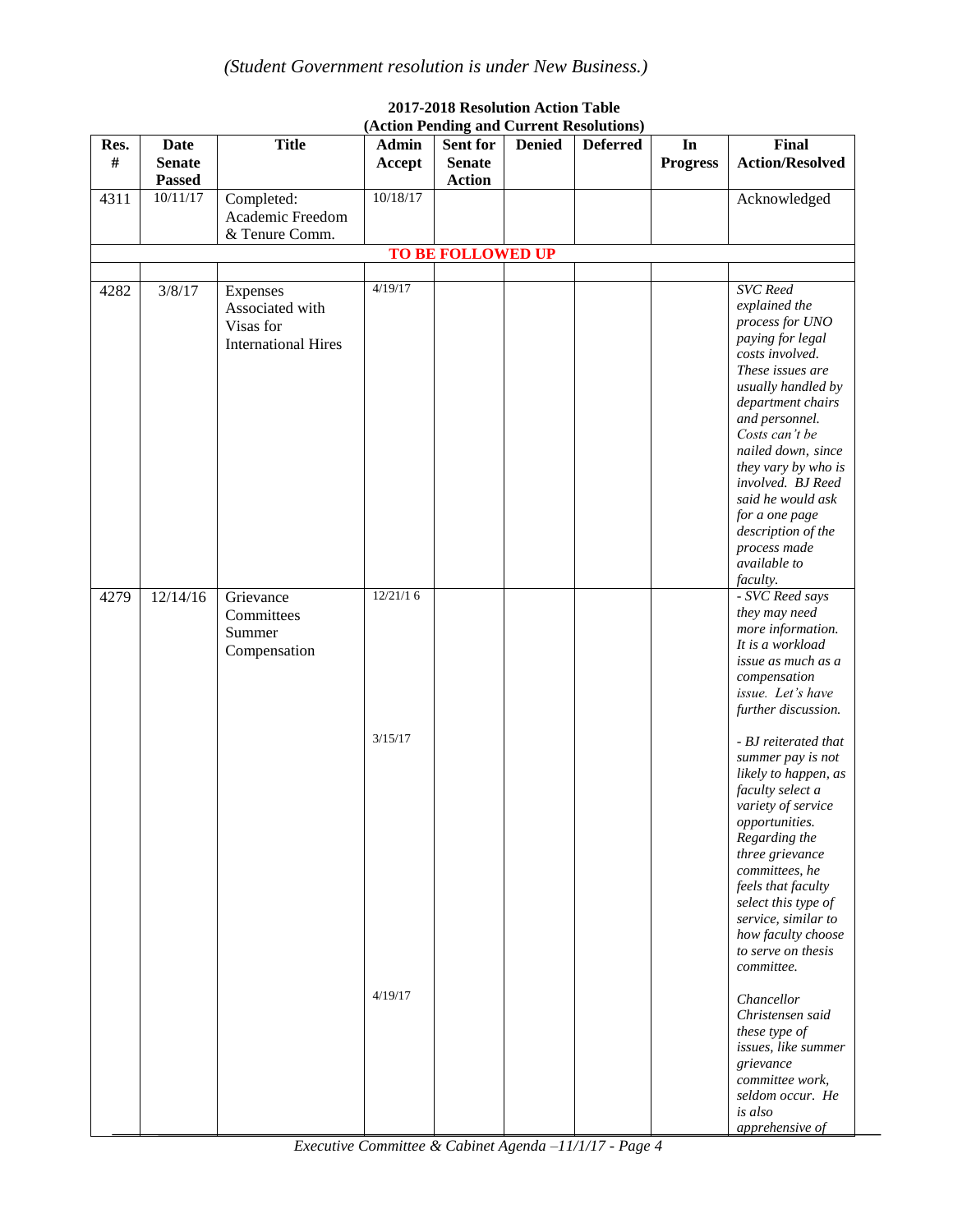|                        |  |  |  |  |  |  |  | anyone who has<br>service in the<br>summer wanting<br>compensation.<br>Some service such<br>as FS President<br>and IRB receive<br>workload<br>compensation. |
|------------------------|--|--|--|--|--|--|--|-------------------------------------------------------------------------------------------------------------------------------------------------------------|
| <b>CARRIED FORWARD</b> |  |  |  |  |  |  |  |                                                                                                                                                             |

#### **2. Treasurer's Report:** Senator Landow (October 2017) (agenda attachment – pg. 19)

### **IV. Standing Committee Reports**

### **A. Committee on Academic and Curricular Affairs:** Senator Miller

The Committee met Wednesday, October 25, 2017. Present: Connie Schaffer, Stan Wileman, Burch Kealey, Craig Maher, Kelly MacArthur and Holly Miller

There were two agenda items for this meeting.

The first agenda item was to continue the discussion of students need for adequate and timely feedback on assigned coursework. Last month committee members decided a method for securing data to determine if students feel they are or aren't getting adequate and timely feedback was needed. Research was shared and the decision was made to pursue the addition of one question to the automated course evaluations (ACE) which are completed by students at the end of each semester. The current ACE has questions that address adequate feedback, but it doesn't have a question that directly addresses the timeliness of feedback. Discussion ensued. Committee members agreed that a resolution was needed and voted unanimously to confirm the following resolution:

### **RESOLUTION: ACE Question Regarding Timely Feedback for Students**

**WHEREAS** a student-centered goal of the University of Nebraska at Omaha is to prepare students for academic success, and

**WHEREAS** the faculty has the duty "to enroll, teach, and evaluate the work of students …", and

**WHEREAS** the Student Government of the University of Nebraska at Omaha has expressed through a resolution a desire for the faculty to give timely feedback to students reporting on the evaluation of their work,

**THEREFORE BE IT RESOLVED** that the Faculty Senate recommends to the UNO administration that the Automated Course Evaluation (ACE) include the following item in the Assessment and Evaluation section as the second item: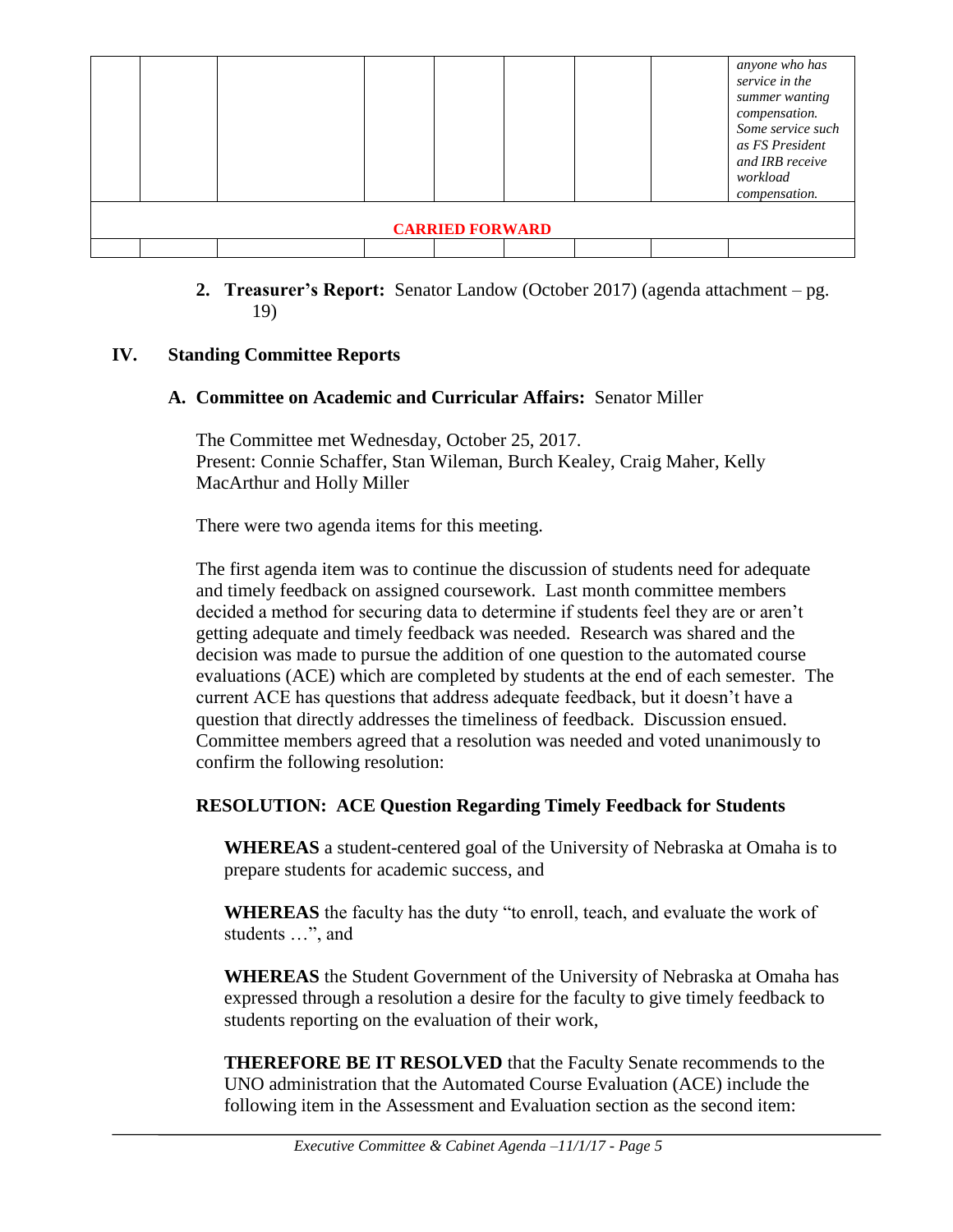"Feedback on examinations/graded material was timely."

The second agenda item focused on the need for faculty members to be involved in any decisions made about academic teaching tools. We operate within a four campus system, so we know some decisions need to be made for efficiency, however teaching tool decisions should have faculty input. Two examples were discussed. Committee members were asked to be observant and pay close attention to situations where our professional expertise matters and/or decisions that may impact on our teaching practices. This topic will be revisited in the future if more examples surface.

In the new business portion of the agenda opinions were expressed supporting the need for Faculty Senate to be fully involved in all university matters connected to teaching. The Five Year Digital Learning Strategic Plan was used as an example. The Faculty Senate is only listed as a partner in one goal of this plan and committee members felt that the Faculty Senate should have input in all goals linked to digital learning. If any senator has a concern linked to this issue, they are invited to share their concern with Stan Wileman who is serving as the Faculty Senate representative to the Technical Resource Committee.

Also in the new business portion of the meeting the chair shared a student government resolution (SR 16/17) that was sent to her as a possible assignment for the A & C A committee. The chair suggested the resolution should go to the EC&C. Committee members offered comments and stated that they supported the decision to send the resolution to the EC&C. Below are the committee members' three concerns about this student government resolution:

- 1. There was a strong objection to the words "in collaboration with the Faculty Senate" stated in the "Therefore be it resolved" paragraph. Members did not feel that the full senate has been part of this collaboration.
- 2. The actions encouraged in the "Therefore be it resolved" paragraph fall under course management or course content and this request infringes on academic freedom.
- 3. The final paragraph, "Be it further resolved," speaks to adding a question to ACE. Student Government has no say in the process of what questions are included in ACE.

Several issues were discussed in the "For the Good of the Order" portion of this meeting.

The meeting adjourned at 3:41 p.m.

### **PENDING:**

**1. Student Government Resolution for Timely Feedback from Faculty** Senator Kealey asked the Senate to address the Student Government Resolution to have all faculty give timely feedback to students. This discussion expanded to also include faculty member's use of learning management systems and adherence to professional expectations. Senator Elder stated that the Faculty Senate owes Student Government a response and attention to the SG Resolution.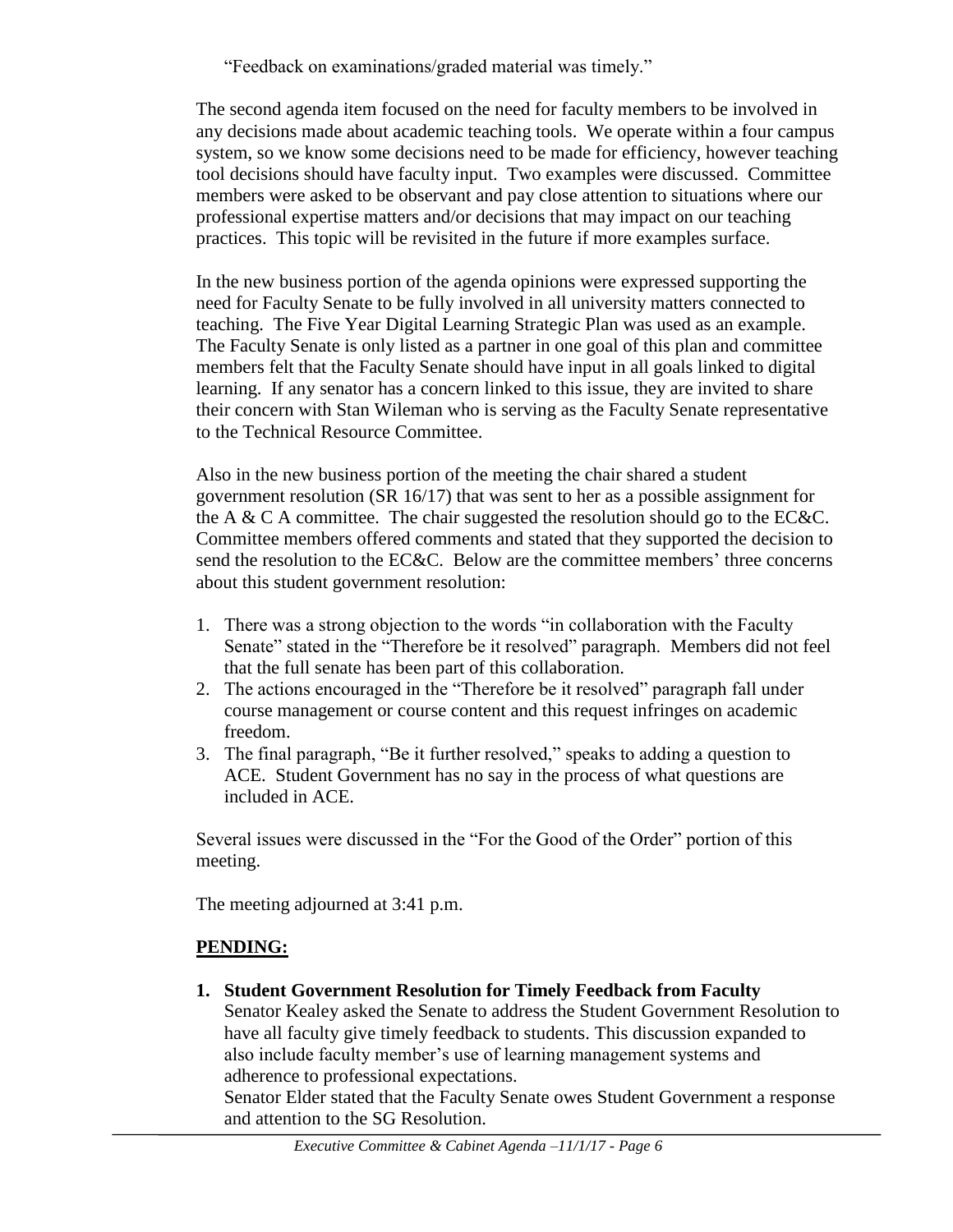#### **B. Committee on Educational Resources & Services:** Senator Robins

#### **PENDING:**

- **1. Canvas and UNIZEN dashboard availability.** *The EC&C, on 6/7/17, sent this to the Educational Resources & Services Committee.*
- **2. Student Accommodation Letters.** *10/2017:* To assist us in understanding current practices, Senator Robins invited Assistant Vice Chancellor for Student Affairs Cathy Pettid to a future committee meeting. She will attend the October 25, 2017 meeting. She also sent along a few questions for clarification of our needs and interests which we discussed. A follow-up email with our topics of interest and concern was sent to AVC Pettid**.**
- **3. Request for Travel Authorization and Purchase of Travel.** *10/2017:* Senator Robins briefly reported on having located the source of the document used by UNO titled "Request for Travel Authorization and Purchase of Travel." At a future meeting we will discuss suggestions for additions to this document to assist faculty in identifying the need for and for purchasing travel insurance**.**

#### **C. Committee on Faculty Personnel & Welfare:** Senator Elder

The Committee met October 25, 2017. Present: John Noble, Tammie Kennedy, Pauline Brennan and Griff Elder Excused absence: Marshall Prisbell and Dale Tiller. Guests: Joe Brown and Jim Shaw

We met with Joe Brown and Jim Shaw, representing AAUP, to talk about uncompensated summer work for faculty on 9 month contracts. We wanted to know whether the topic had come up during contract negotiations, and how the issue had been framed.

They agreed that Grievance Committee service is its own category, given the rigid timeline, and the fact that it is the responsibility of the administration to make sure that the policies and procedures including the timelines are followed.

We discussed another category of service that occurs at department or college request and is associated with infrequent events like accreditation/departmental review. Faculty sometime feel that they can't say 'no' even though, the responsibility spills into the summer months. Joe and Jim plan to write an article on this topic for the AAUP newsletter that will explain what is under the contract vs. what isn't and thus becomes a point of negotiation with chairs/deans.

We also discussed that fact that in our profession it is normal for faculty to work on their research straight through every summer, and on most weekends, and the fact that there isn't any good way to account for this under the contract.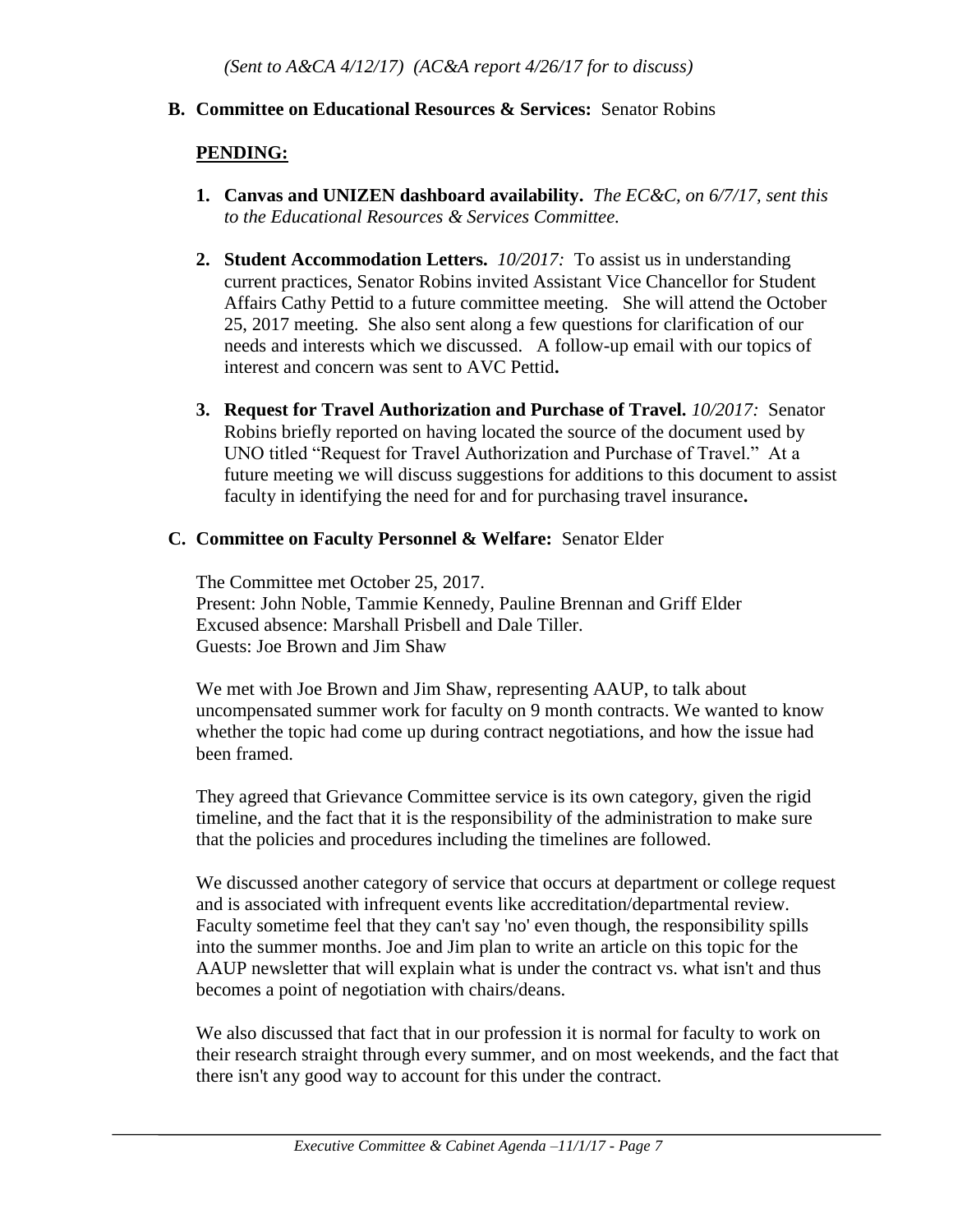Next Month, we have invited Farrah Grant, Sarah Burke (Sustainability Coordinator) and Kevin Jones (Transportation Coordinator) to talk with us about transportation issues at UNO, and the 2015 Report: [https://www.unomaha.edu/sustainability/center-for-urban-sustainability/\\_docs/UNO](https://www.unomaha.edu/sustainability/center-for-urban-sustainability/_docs/UNO-transportation-study.pdf)[transportation-study.pdf](https://www.unomaha.edu/sustainability/center-for-urban-sustainability/_docs/UNO-transportation-study.pdf)

> [Enhancing Transportation Demand Management](https://www.unomaha.edu/sustainability/center-for-urban-sustainability/_docs/UNO-transportation-study.pdf)  [Options at the ...](https://www.unomaha.edu/sustainability/center-for-urban-sustainability/_docs/UNO-transportation-study.pdf)

#### [www.unomaha.edu](http://www.unomaha.edu/)

1 Enhancing Transportation Demand Management Options at the University of Nebraska at Omaha: The Costs, Benefits and Challenges of Implementation

### **PENDING:**

- 1. **Sorority Rush during the week before class in the H&K building.** *10/2017* This issue was brought up at EC&A on Wed Sept 20. BJ Reed says that this issue has been assigned to Dan Shipp. John Noble is following up with Dan Shipp**.**
- **2. HPER Fees.** *10/2017:*On Mon Sept 18, there was an initial faculty/staff wellness-based incentive program meeting in EAB 202 organized by Dan Shipp. Attending: Dan Shipp, Cathy Pettid, Joe Kaminski, Jeanne Surface, Griff Elder, Cecil Hicks, Carol Kirchner, and Esther Scarpello**.**

The group met to discuss how UNO could develop and pilot a wellness-based incentive program for faculty/staff. The wellness program needs still to be worked out—both programmatically and financially. But roughly, the idea is that, UNO would offer a pilot program that would partially reimburse the cost of a HPER membership based upon member usage and participation in specific wellness program elements. Tentatively, the financial incentive might be as much as a \$100 reimbursement of the \$150 per semester HPER membership fee. Details have to still be worked out. The working goal is to offer this pilot program starting in January (but if not January, then the following August-2018).

The working group plans to meet every two weeks. The first meeting will discuss the requirements for reimbursement.

I have been asked to put together a Faculty Senate Focus Group that this working group can consult.

**3. Summer Creep.** *10/2017 cont.:* **RESOLUTION 4279**, 12/14/16: **Grievance Committees Summer Compensation**

While most of us are on 9 month contracts, many uncompensated service obligations require summer participation. Members on the committee have their own anecdotal accounts of what we perceive to be a trend. We are hoping to discuss this topic with the AAUP, so that we can begin to connect some of the dots. We have contacted AAUP. The topic is on their agenda for Friday October 6, 2017**.**

**RESOLUTION 4279**, 12/14/16: Grievance Committees Summer Compensation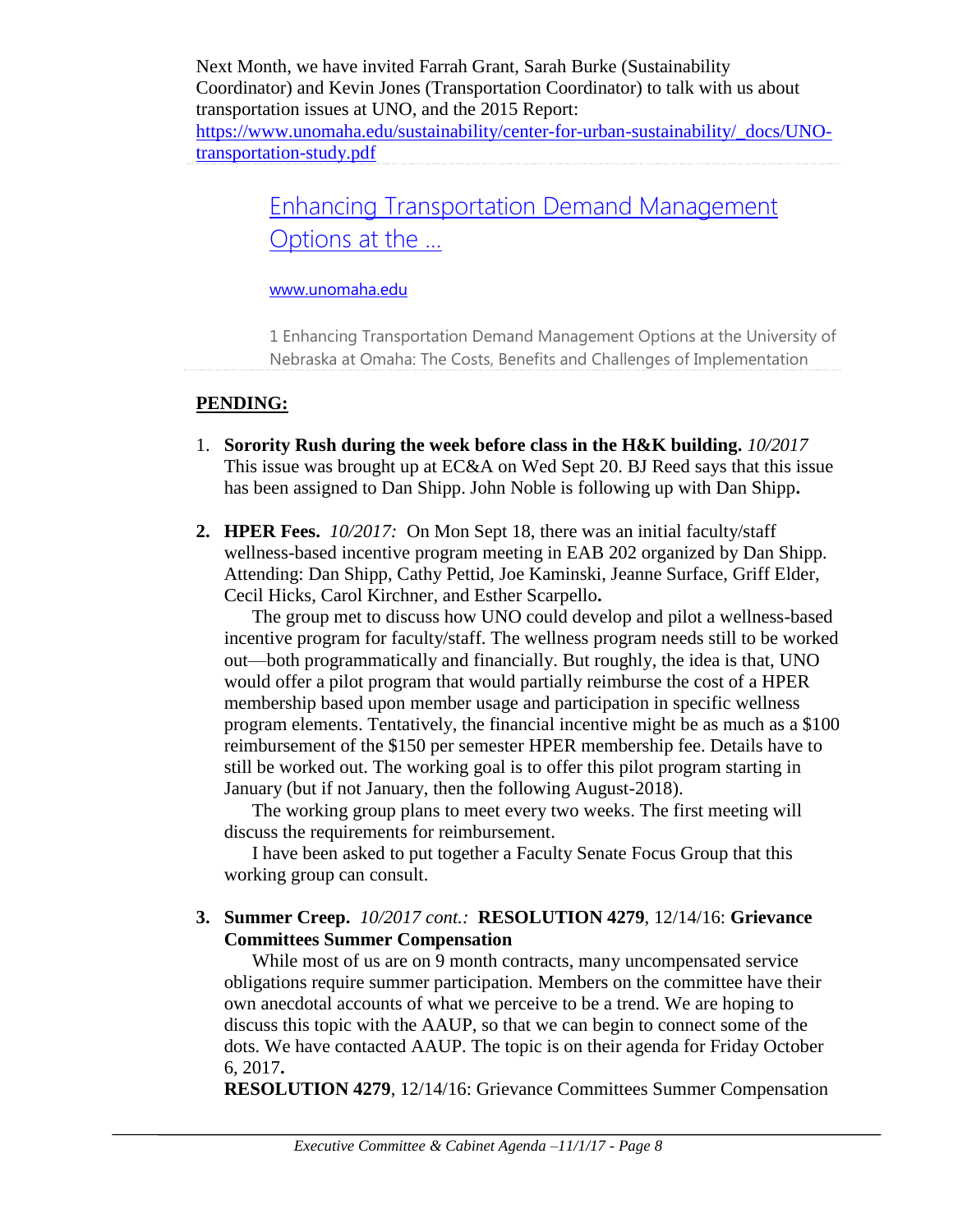**4. Faculty/Staff Safety Processes.** *10/2017 cont.:* Dr. Gina Toman has been named Faculty Human Resources Officer and Assistant to the Senior Vice Chancellor. She begins her new role on October 11**.**

We are interested in the administration developing a website similar to the Student Safety Website.

Note: We felt that the following site makes a good model:

http://academicpersonnel.unc.edu/faculty-policies-procedures-guidelines/

We expect Gina Toman will be help us address the request that there be a flow-chart that will help faculty understand and negotiate the many resources that are available: Ombudsperson, EAP person, counseling, BRT, etc. What information is confidential, etc. This "flowchart" may manifest itself in the form of the website mentioned above.

### **D. Committee on Goals and Directions:** Senator Arbelaez

The Committee met October 25, 2017 at 2.30 p.m. Present: Richard Stacey, Dan Hawkins, Bradley Bereitschaft, Christopher Kelly, Hamid Sharif-Kashani, Maria Arbelaez Guests: Omar Correa, Enrollment Management and Hank Robison, Institutional Effectiveness

1. We met with Omar Correa and Hank Robinson. Both presented data on retention and discussed the steps they are taking toward improvement. UNO had record enrollment this fall. Over 50 percent of it is first generation population. For these students there are many roadblocks to achievement. Among these are students' full time employment and inadequate academic preparation for college. Correa estimates that more aggressive recruitment techniques will result in better retention. UNO is working with area and state public and private schools to attract more students. New dorms have aided recruitment but there is much more progress needed. In the same way, networks to support student learning and help them continue are insufficient to address the need. Mention of budget cuts that closed the learning center and first year experience had a negative impact on retention.

Students who do not score aptly for college algebra directed to take the class at Metro. There is consideration of other courses that constitute early barriers to retention and success in the sciences and humanities. In the case of English Composition, they are making headways toward significant improvement.

In all, progress has been taking place toward retention. Not in ideal numbers but small headways made.

2. In relation to True MavValues Initiative we suggest the following addition:

*Truth*

*We uphold the responsibility and freedom to search for truth in our academic pursuits.*

### **Pending:**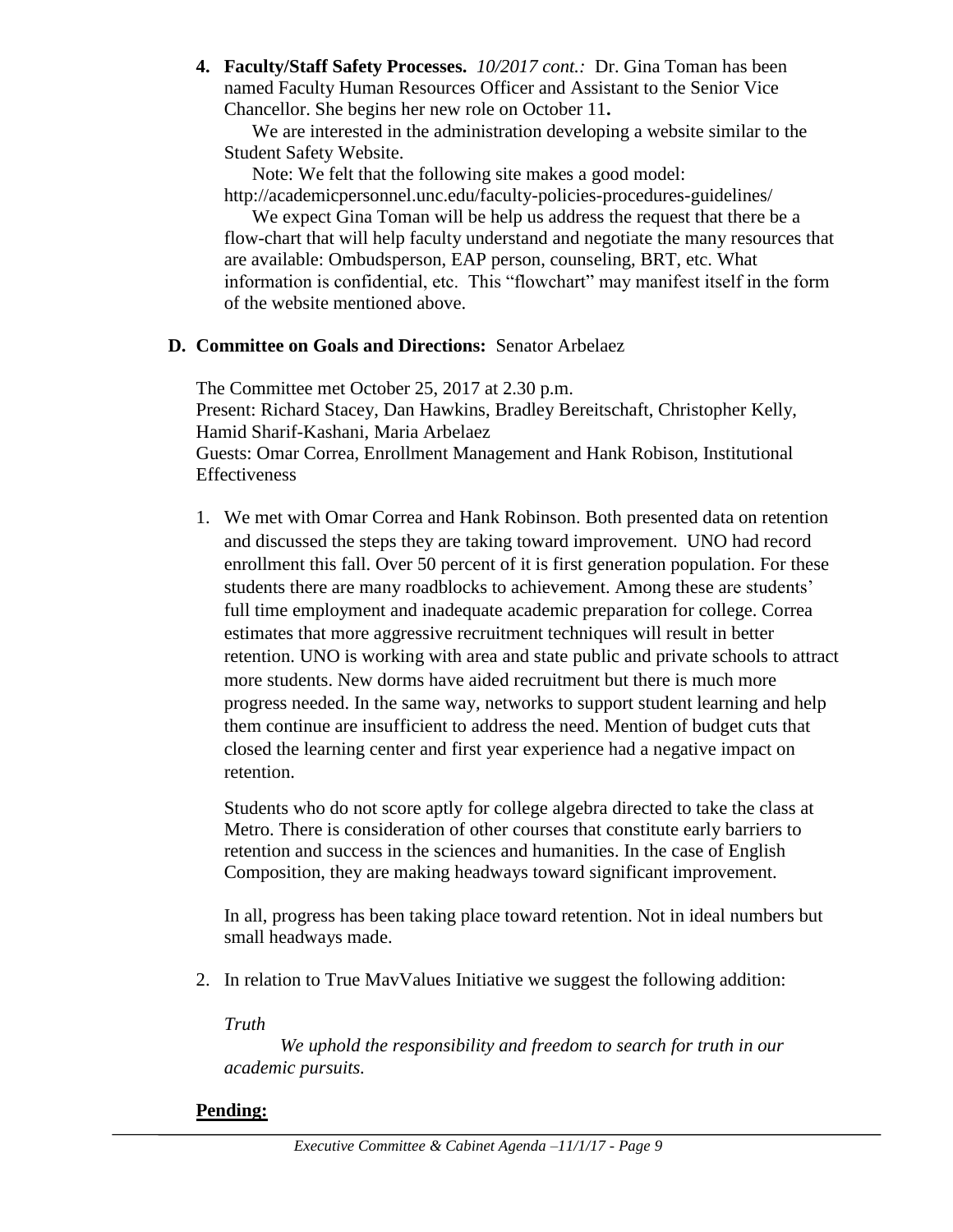- **1.** *Facilities Planning and Faculty Representation (Sent to G&D 2/10/16)* As important and continuous decisions are made regarding facilities planning on campus, we would like to see more faculty involvement in these plans, and be allowed frequent opportunities to engage in discussion with administration about facilities planning. The one committee the Faculty Senate is aware of is the University Committee on Facilities Planning, which typically meets once a year. The University Committee on Technology Resources, Services & Planning meets more frequently, but its primary focus is on the technology needs of the campus. In a previous meeting Goals & Directions met with Deb Smith-Howell to address administrative communication and questions about the University's Strategic Plan and the Faculty Senate's part in that process. We discussed the possibility of a more regular liaison with Dr. Smith-Howell with a representative from the F.S. Goals and Directions Committee that could increase the level of communication and information in this area**.**
- **2.** *Unit Based Recruiting*: *(Sent to G&D 8/17/16)* This item has focused on how individual departments may contribute to the recruitment and retention of students in better pursuit of the University's enrollment goals. Goals and Directions temporarily tabled this item and it will remain on our *Pending* list.
- **3.** The UNO Admin responded to Resolution 4285, 5/10/2017: **Deferred Action for Childhood Arrivals (DACA)** with plans to draft guidelines for faculty. EC&A would appreciate members of the FacSen committee (e.g. Dan Hawkins et al) staying closely in touch with Student Affairs (Dan Shipp, Jonathan Benjamin-Alvarado) and the CFE to review and collaborate**.** *(Sent to G&D to keep in touch 6/7/17)***.**
- **4. Soliciting Faculty Insights on UNO's Leadership Transition.** *(The EC&C, on 6/7/17, sent this to the Goals & Directions Committee.)*
- **5. Mav Creed**

*The following was submitted to the UNO Faculty Senate. Attached below it is the resolution from Student Government, a note that the Staff Advisory Council will also pass a favorable resolution, and the Mav Values Document. The UNO EC&C, on 6/7/2017, forwarded this item to the Goals & Directions Committee for discussion at the August 16, 2017, Retreat.*

On Mar 31, 2017, at 8:32 AM, Philip Covington [<pcovington@unomaha.edu>](mailto:pcovington@unomaha.edu) wrote:

*Faculty Senate, Staff Advisory Council, and Student Government:*

*Over the course of about 18 months, a university task force took on the task of creating a document that captures the essence of what it means to be a UNO Maverick. The task force included members appointed by Faculty Senate, Staff Advisory Council, and Student Government. Data was gathered from nearly 900 members of the university community, with special attention given to garnering feedback from individuals in under-represented groups.*

*Six primary themes emerged from the analysis of the data and the task force worked to briefly define each, intentionally weaving in language from the raw data. Those six statements form the core of the Maverick values document. These*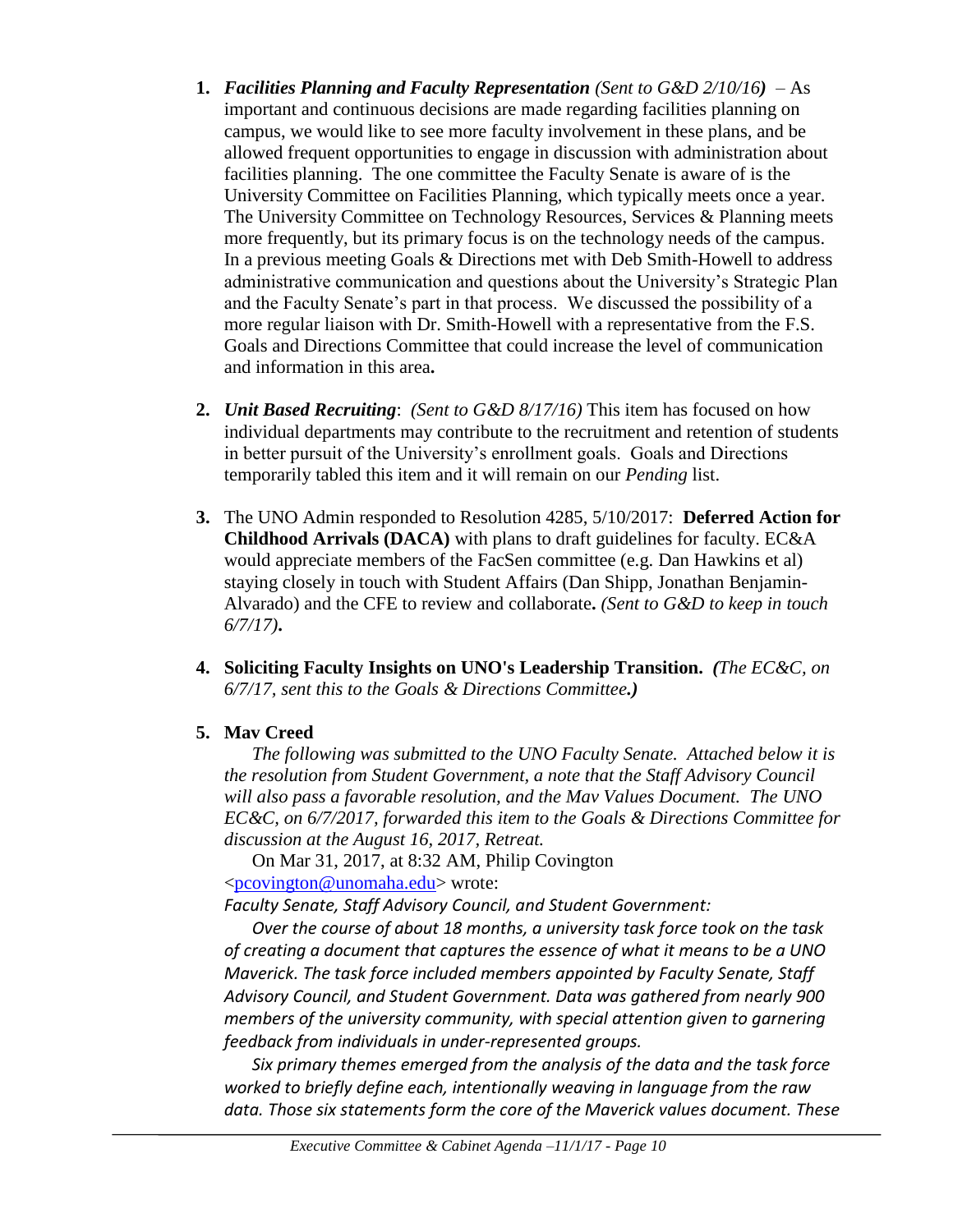*community standards serve as a foundation for mutual expectations of engaging one another within this university community and with our partners beyond.*

*It is our pleasure to forward the document to you and ask for your formal support of its tenets before we advance it to the Chancellor's Cabinet for final approval.*

*Respectfully Submitted,*

*Dr. Dan Shipp, Vice Chancellor for Student Affairs & Enrollment Management and*

*Dr. Phil Covington, Senior Director of Student Life and Chair of the Defining the Maverick Experience Task Force*

#### **Student Government Resolution:**

**WHEREAS,** the University of Nebraska at Omaha (UNO) is committed to creating distinctive values that all faculty, staff, administration, and students should follow, and;

**WHEREAS,** beginning in 2015, a taskforce of people from all areas of campus conducted and analyzed survey data, brainstormed ideas, and created a finalized document featuring the values that all UNO members should engage in and expect from others, and;

**WHEREAS,** two surveys were utilized to determine initial ideas for why students came to UNO, what they like about UNO, and whether they are proud to be a Maverick, and;

**WHEREAS,** there was data collected from close to 900 members of the UNO community, and there was a primary focus on reaching underrepresented individuals, and;

**WHEREAS,** after analyzing the data, the taskforce realized that the UNO community was lacking a creed to clearly define what it meant to be a Maverick and the Maverick experience, and;

**WHEREAS,** through extensive work, the taskforce, with assistance by University Communications and Dr. Dan Shipp, created a Maverick Value document listing the specific values as well as a statement noting that these values must be integrated in order to have an impact.

**THEREFORE BE IT RESOLVED**, that Student Government of the University of Nebraska at Omaha (SG-UNO) supports the Maverick Value document that better defines what it means to be a Maverick and its integration into the University system and communities beyond.

**- - - - - - - - - - - - - - - -**

**Staff Advisory Council:** On April 11, 2017, Staff Advisory Council voted unanimously to pass a resolution in support of the document spelling out what it means to be a UNO Maverick.

**- - - - - - - - - - - - - - - -**

Below is the Mav Values Document:

*We the students, faculty and staff of the University of Nebraska Omaha (UNO) hold the following community values to be the foundation of our identity as Mavericks.*

*As Mavericks, we commit daily to advance and support our community values:*

#### *Authenticity*

*We stay true to our authentic selves and respect the unique and shared histories of the other members of our community.*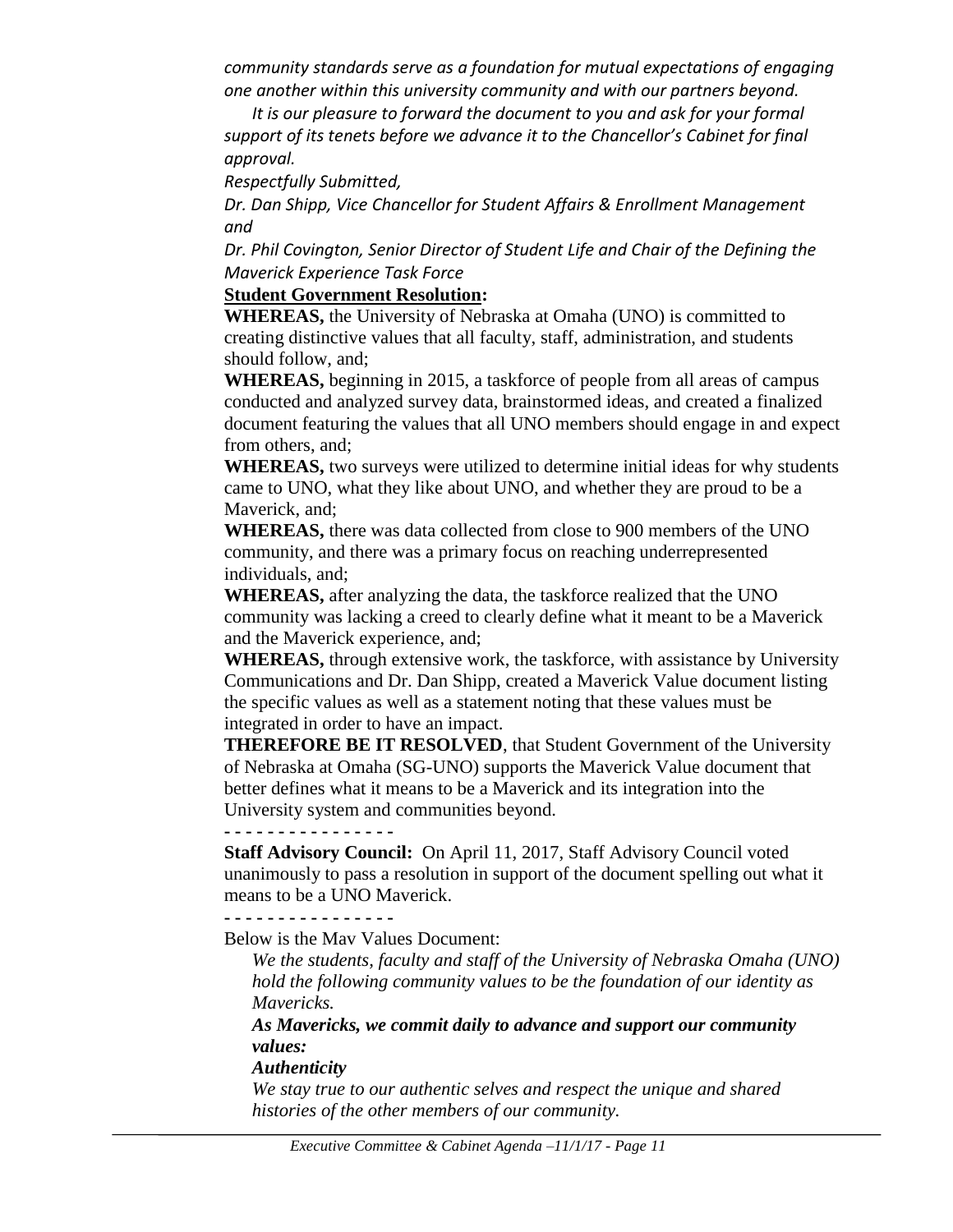### *Integrity*

*We strive to make sure our words are consistently reflected in our actions and treatment of others.*

#### *Inclusion*

*We are committed to cultivating a campus climate that welcomes and supports people of all cultures, beliefs, identities, and backgrounds.*

#### *Service*

*We engage in service with others to improve the lives of individuals throughout the Omaha metro area, state and beyond.* 

#### *Resilience*

*We rise above difficult challenges through hard work and courageous determination.* 

### *Achievement*

*We accomplish our individual and shared goals by reaching high personal and professional levels of excellence.*

*We realize that these values are only words until we integrate them into our individual and shared actions. We commit to advancing these values as Mavericks at UNO, in the greater Omaha community, and beyond.*

### **6. Parking Changes and Parking for Adjunct (Part Time and Temporary) Faculty:**

Link for reference: [https://www.unomaha.edu/news/2017/04/parking-changes](https://www.unomaha.edu/news/2017/04/parking-changes-coming-to-campus.php)[coming-to-campus.php](https://www.unomaha.edu/news/2017/04/parking-changes-coming-to-campus.php)

### *Part-time permit options.*

- *Night Only Surface Permit – after 2:30 P.M.*
- *Lot T \$5 Entry - Weeks 2-16 of Fall/Spring Semesters (all-day)*
- *Daily/Hourly Permit Options \$1-4*
- *Reduced fee West or Pacific Street Garage Permit - \$200 Annually*
- *\$3 after 12:30 P.M. in the East Garage Lots U and T only.*
- *Lot 26 (no permit required with free limited shuttle service)*

### **E. Professional Development:** Senator Adams or Nordman

The Committee met October 25, 2017.

Senators present: Julie Blaskewicz Boron, Melissa Cast-Brede, Russ Nordman Excused absences: Travis Adams, Zhigang Feng, Victor Winter

Those present used today's meeting as a work session for the questionnaire we would like to send to the Deans. It is our hope that this questionnaire will give us a clearer picture campus-wide on how the colleges evaluate and rank fellowship applications.

Over the course of the next month we will continue to fine-tune the document. In our November meeting we hope to create the questionnaire using Qualtrics.

### **PENDING:**

**1. Faculty Professional Development Leave policies/procedures:** Given a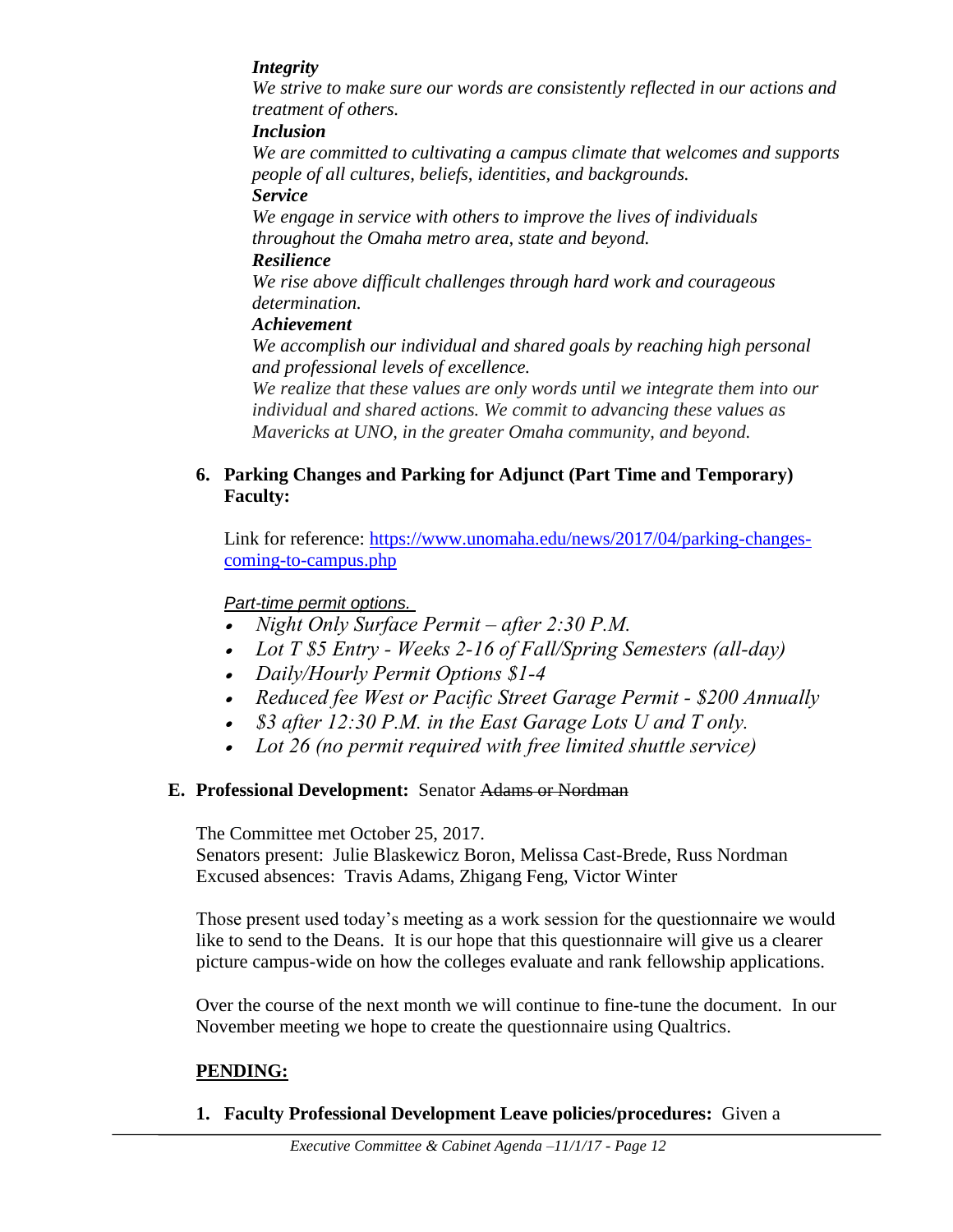growing number of questions and concerns about this issue, our committee will be gathering information (policies/procedures) at all levels (regents, university, colleges, departments) and comparing those documents in order to explore questions, including**:** 

- **a.** Can faculty get a full year of leave if waiting until 12 years of service instead of at 6 years?
- **b.** What are the earning restrictions while on leave (sabbatical)?
- **c.** What documents govern how leave is prioritized/awarded?
- **d.** What are the criteria for leave across colleges/departments? How consistent are these?
- **e.** Who all reviews and/or weighs in on these decisions?

What language does the AAUP contract have regarding leave/sabbatical?

**F. Committee on Rules:** Senator Nash

### **PENDING:**

**1.** The Committee continues to review which Campus & University committees require participants who also serve on the Faculty Senate, and which committees might be served by representatives from the faculty at large**.** 

### **V. Other Faculty Senate Committees**

### **A. Faculty Senate Budget Advisory Committee Report**: Prof. Hall, Maher, O'Hara

#### **VI. Ad hoc Committees**

**A. Ad hoc UNO-UNMC Faculty-to-Faculty Communication and Collaboration Committee:** Professor Sollars

| Members:                 |                               |                |
|--------------------------|-------------------------------|----------------|
| Timi Barone              | Dhundy Bastola                | Elizabeth Beam |
| <b>Catherine Bebhart</b> | <b>Emily Glenn</b>            | Craig Maher    |
| Amarnath Natarajan       | Debra Reilly (UNMC alternate) | Eleanor Rogan  |
| Connie Schaffer          | Destynie Sewell               | Mark Shriver   |
| Suzanne Sollars          | Adam Tyma                     | Glenda Woscyna |

The Committee met November 1, 2017, and unanimously passed the following resolution and asked that it be passed to the UNO and UNMC Executive Committees for their consideration.

### **RESOLUTION: UNO/UNMC Communication and Collaboration**

**WHEREAS,** UNO and UNMC have a rich history of collaborative efforts; and

**WHEREAS,** University leadership, the Omaha philanthropic community, faculty, and students seek opportunities to enhance direct campus-to-campus conversations to leverage our intellectual capital; and

**WHEREAS**, these conversations and collaborations lead to new discoveries and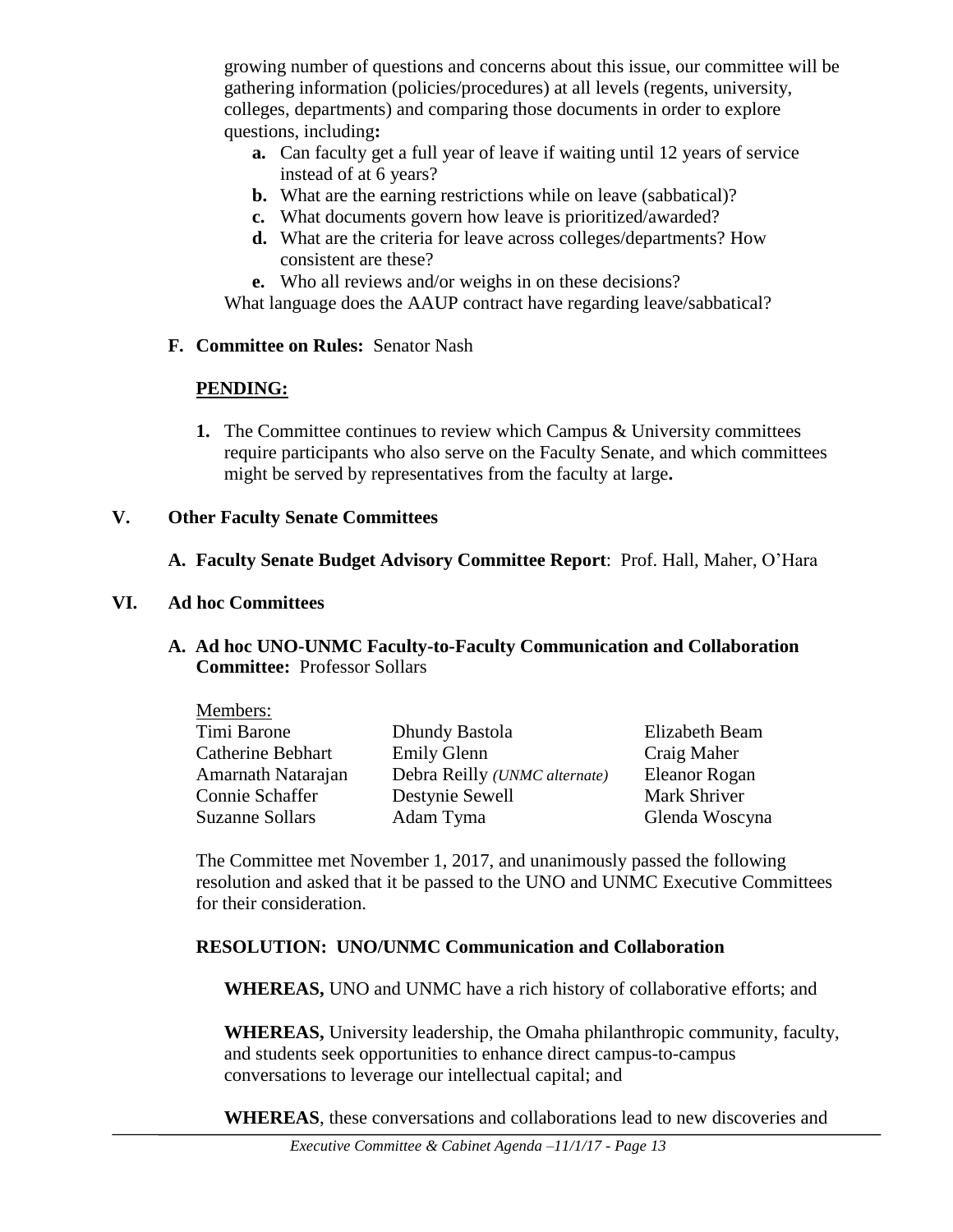creative activities that have significant impact within our community; and

**WHEREAS**, programs are most successful when barriers to collaboration are removed, with benefits of removing these barriers far outweighing the costs,

**THEREFORE BE IT RESOLVED** that the UNO/UNMC ad hoc Faculty Communication and Collaboration Committee recommends the following actions:

- 1. Investigate and publicly report on library resources that might be shared among the two institutions to provide both physical and virtual access to research materials for faculty and students who wish to collaborate.
- 2. Provide reciprocal parking on the UNO and UNMC campuses; when UNO and UNMC faculty visit the other school, they be allowed to use their permits to park in the faculty lot of the same classification, and when students from either school visit the other school, they be allowed to use their permits to park in student lots of the same classification. Increase parking availability for guests associated with collaborative efforts.
- 3. Provide shuttle services to transport faculty and students to the other campus, reducing the time needed for travel/parking and increasing opportunities to connect in person.

# **VII. Non-Senate Committee Reports**

# **A. Digital Learning Directors Meetings:** Senator Cast-Brede

September 11, 2017, Meeting.

Topics included:

- Faculty Liaisons for Instructional Design find the list of liaisons on this page (click on Faculty Liaisons in red on top list): <https://www.unomaha.edu/academics/online-learning.php>
- iLos trainings UNO's new fully accessible video platform. Trainings cover different features within iLos and range from introductory to more in-depth conversations about ways to incorporate iLos into teaching.
- Spring 2017 Digital Education Strategic Plan report was shared ahead of time and highlights were discussed during the meeting.
- Health/vaccination holds Suzanne Withem (Coordinator of Digital Learning) has had some initial conversations here at UNO and Dr. Lindburg is looking at how UNL has automated their process. This information will allow us to advocate for processes that might better serve virtual students.
- Digital Education BRT the document summary has been requested, but at this time, it is not available for distribution. It will be shared upon availability.

# October 2, 2017, Meeting.

Topics included:

- iLos demo and reminder about upcoming training opportunities.
- Upcoming Canvas trainings (incentivized and other). Participants may apply to receive \$100.00 stipends to attend all day Canvas training (only one stipend per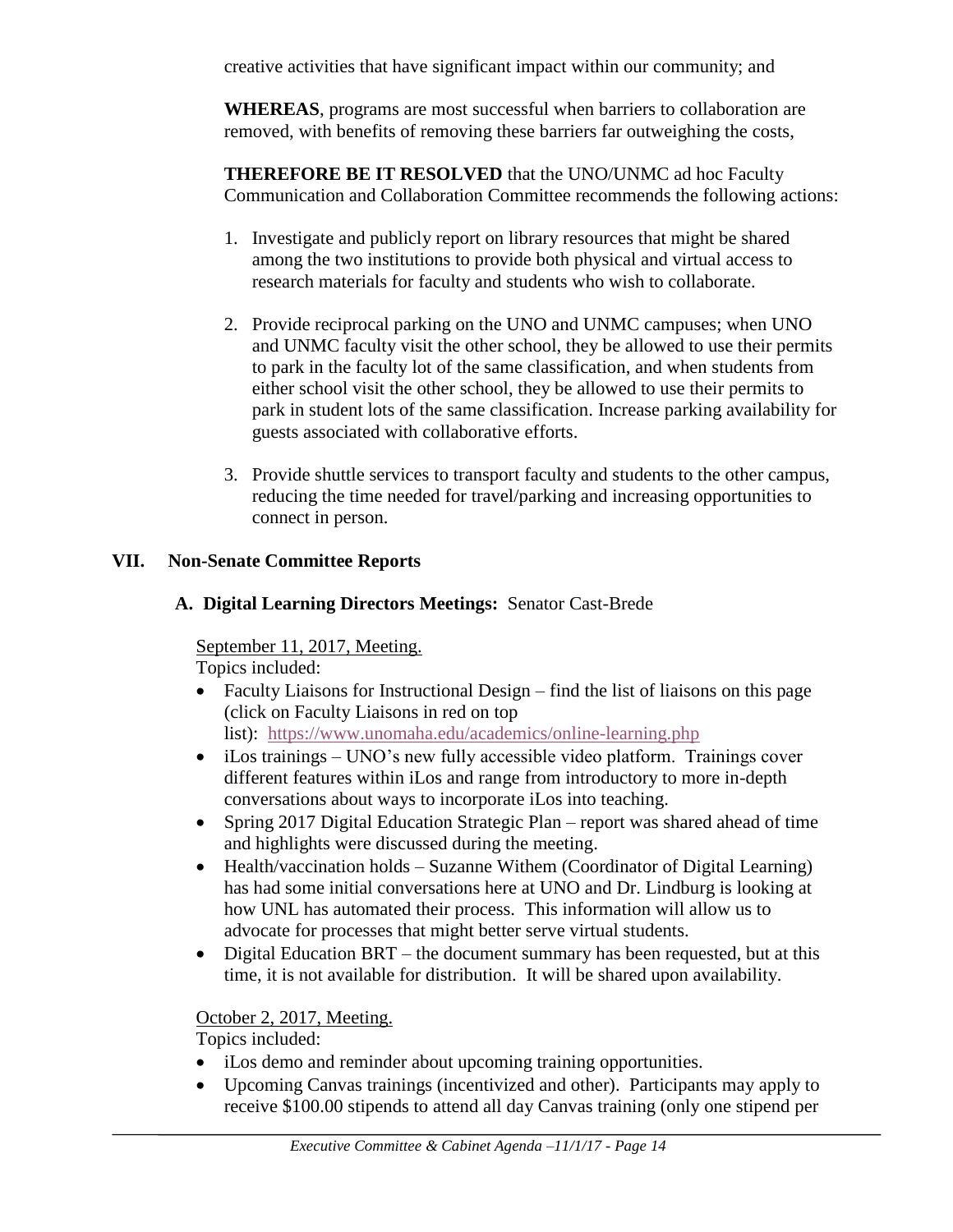applicant).

- InsideTrack Report (Inside Track conducted a needs assessment which examined:
	- o How perspective student leads are generated and converted.
	- o How NU Online can most effectively support this work.
		- **Passion and dedication to the mission was identified as a core strength.**
		- **More clarification and training regarding faculty/staff roles was identified** as a need.
- Open Educational Resources presentation from Assistant Professor, Megan Salsbury (Criss Library).
- Testing Center expanded hours in Fall 2017.
	- o Respondus use –Secure browser that prevents students from accessing other URL's or applications while testing.
- Listing online minors and improved recommendation of program availability online/evening/in-person.
- Hybrid courses began Fall 2018.

# **VIII. Unfinished Business**

# **PENDING**

# **A. Participation in UNO Faculty Senate** *(Fall 2016 to EC&C Pending)*

Need to encourage and strengthen participation on UNO Faculty Senate.

- 1. One possibility might be to change the FS Constitution
- 2. Discussions with Colleges
- 3. Go to Chairperson mentor(s)?
- 4. Go to Board of Chairs

**How to Encourage Faculty to Serve on the Faculty Senate**: Informal data collection by the committee of approximately 40 UNO faculty members has generally revealed that *Service* of this nature tends to be acknowledged with little payoff compared to the perceived time commitment associated with governance. There is also a great deal of misinformation about the time obligations; nevertheless, most of the faculty we talked to showed little interest in this service even after we answered questions. The Goals and Directions Committee is now discussing ways to help the departments incentivize Faculty Senate and other University service opportunities by increasing by better recognizing the value of this service in ways such as higher Merit rankings on Annual Review, etc**.** *(The EC&C asked, on 6/7/17, that this be discussed at the 8/16/17 FS Retreat.)*

# **B. Change Start Time of UNO Faculty Senate Meetings?**

*On 6/7/17 the EC&C suggested this be discussed at the 8/16/17 FS Retreat.*

*At the 8/16/17 Faculty Senate Retreat there was brief consideration of potential benefits and drawbacks to convening Faculty Senate meetings 15 or 30 minutes later. The matter was left to the Executive Committee to gather relevant data from Institutional Effectiveness, and report back.*

*On 9/7/17 information was received from Thomas Walker, MAcc, Business Analyst, Office of Institutional Effectiveness, that "A majority of courses" (for all faculty) "are ending between 2 and 3 o'clock (14:00 and 15:00, respectively). The 4pm to*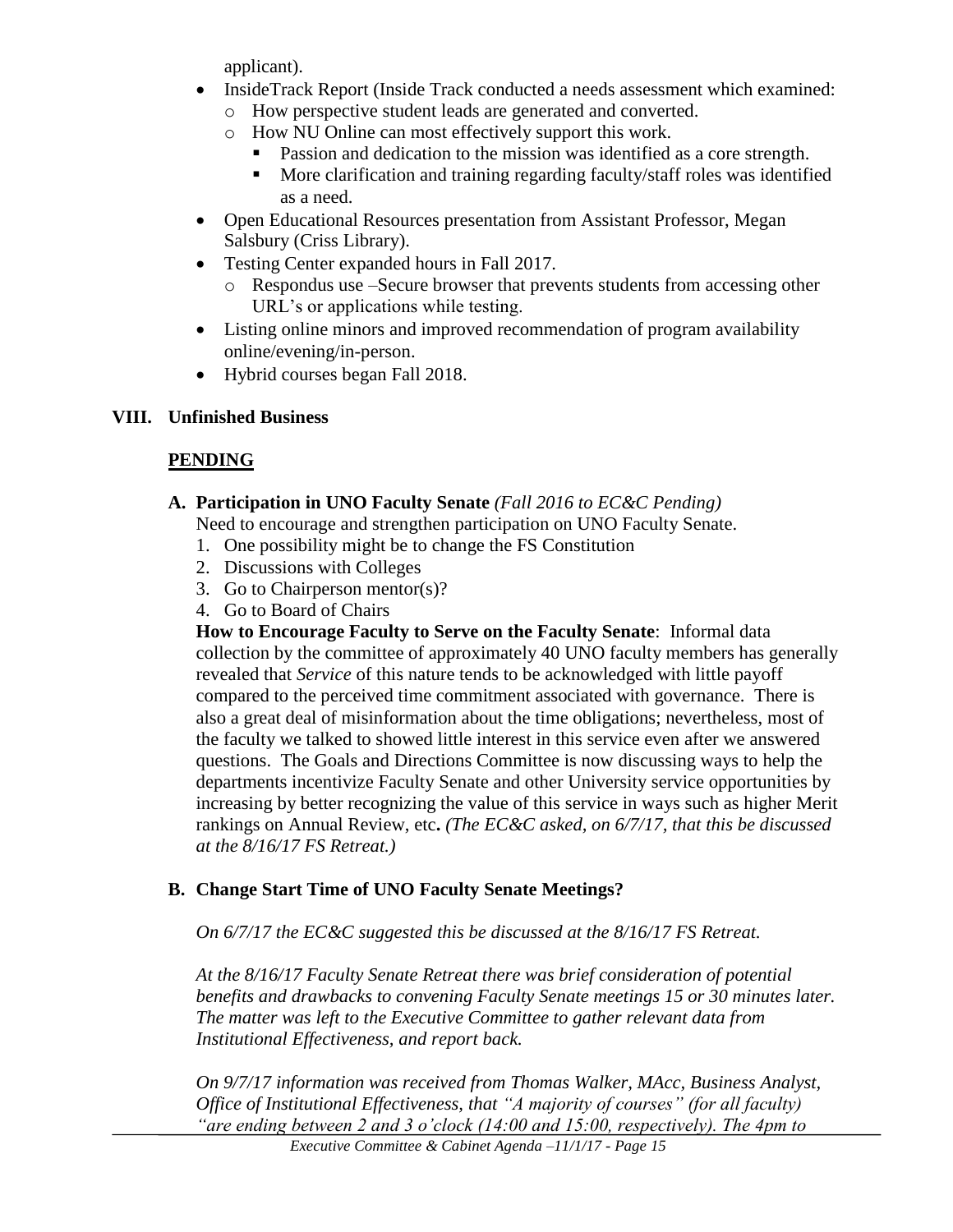*6pm timeslot is your best shot to have the least amount of faculty affected.*

### **C. Parking at UNO**

 *On 9/25, Vanessa Rath, Parking Services Manager, noted that Faculty/staff Pacific Street Garage permits will be able to park in the West Garage on Dodge Campus.*

*Day/Night permits can park anytime, Night only (after 2:30pm) will not be valid in either garage until after that time.*

*This will be valid for the 2017/18 academic year only.*

 Faculty Senate meeting parking, for Scott Campus senators, in CEC parking lot when there is no large Community event scheduled was questioned. Both President Grams and Chancellor Gold will look into this. *(FS mtg. 10/11/17)*

### **D. Classroom Space Availability**

An Analysis of Classroom Times & Patterns has been mentioned. There is a need to follow up on results and any effects of prime time policy.

### **IX. Good of the Order**

- **X. New Business**
	- **A. President-Elect Eligibility for12/13/17 Election** (agenda attachment pg. 20 )

### **B. Student Success & Retention**

**1.** From T. Hank Robinson, director, Office of Institutional Effectiveness: "One of the better reports OIE produces on retention and completion can be found in UNO's institutional archive, Digital Commons. Here's the link to the '2016 Student Outcomes Report:' [https://digitalcommons.unomaha.edu/cgi/viewcontent.cgi?article=1026&context=](https://digitalcommons.unomaha.edu/cgi/viewcontent.cgi?article=1026&context=oieassessment)

[oieassessment.](https://digitalcommons.unomaha.edu/cgi/viewcontent.cgi?article=1026&context=oieassessment) "

#### **2. Student Government Resolution SR 16/17: COURSE FEEDBACK AND GRADING REQUIREMENTS**  *(received UNO Faculty Senate office 10/24/17)*

**WHEREAS,** the University of Nebraska at Omaha is committed to offering the best educational experience and cognitive growth for students, and;

**WHEREAS,** many students feel that the current standard and time it takes for some faculty to return graded homework assignments and provide feedback is inadequate and detrimental to their educational development, and;

**WHEREAS,** studies show that students who receive grades and feedback throughout the semester perform better and are more likely to reenroll next semester than those who don't, and;

**WHEREAS**, by encouraging faculty to enter in grades and provide feedback in an adequate amount of time, we create a culture of mutual accountability